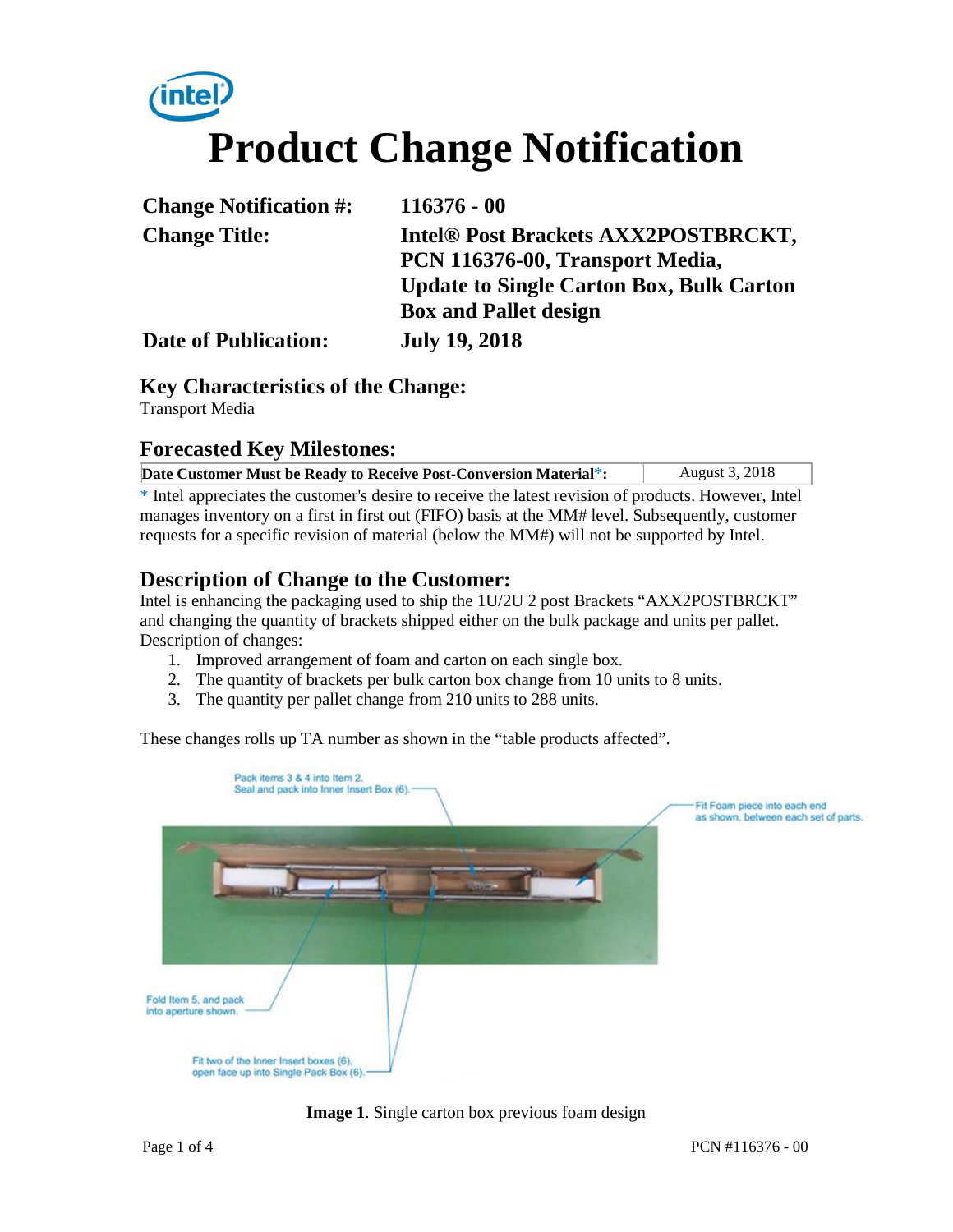

**Image 2**. Single carton box – New foam design



**Image 3**. Previous bulk carton box and pallet design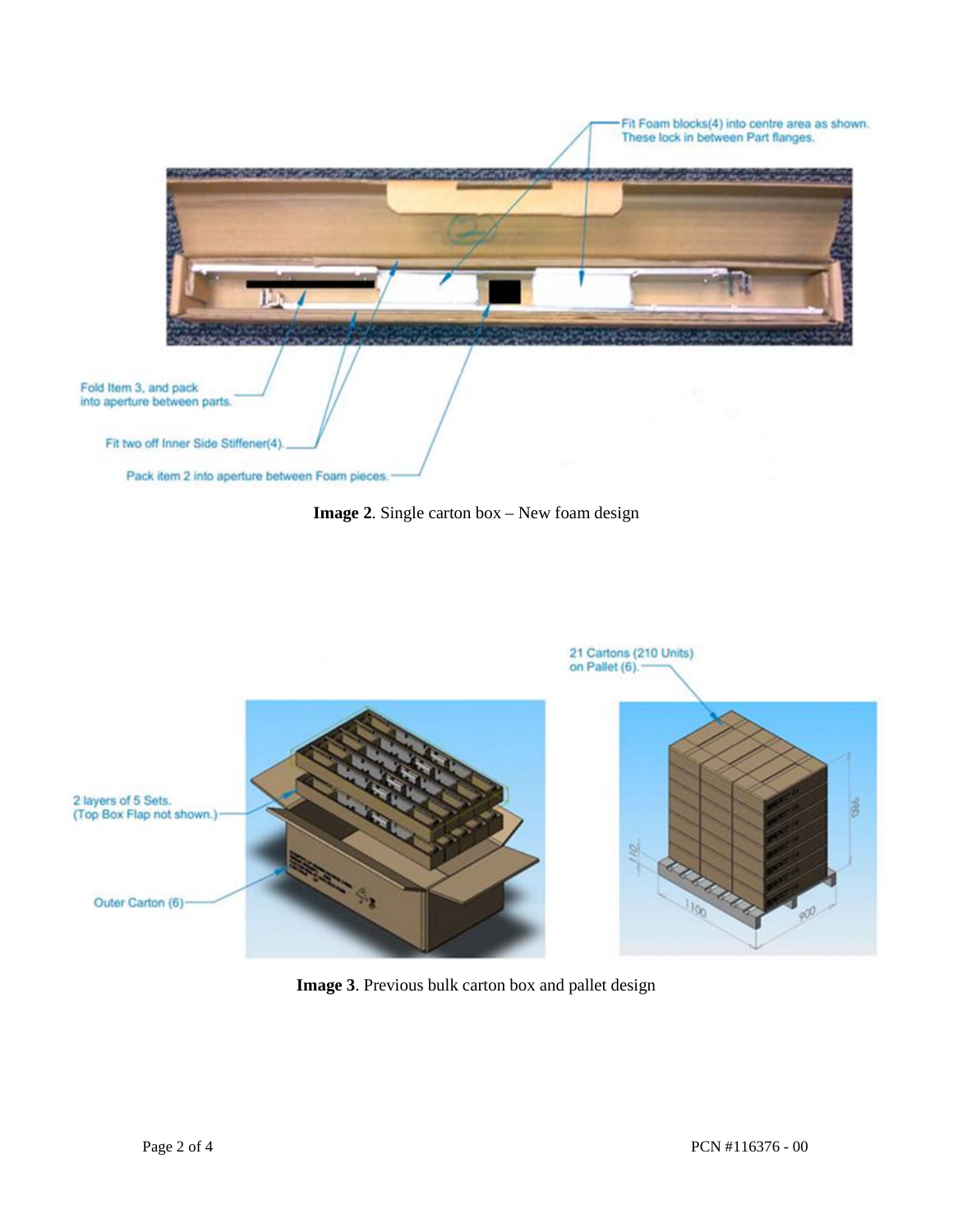

**Image 4**. New bulk carton box and pallet design

### **Customer Impact of Change and Recommended Action:**

Intel does not expect any impact to customers from this change, but encourages customers to understand the modification and determine the impact on their applications. For that reason Intel recommends that the customer perform a standard level of evaluation.

#### **Products Affected / Intel Ordering Codes:**

| <b>Product Code</b>      |            | MM#   Pre Change TA   Post Change TA |
|--------------------------|------------|--------------------------------------|
| $AXX2POSTBRCKT$   918808 | G46228-001 | G46228-002                           |

### **PCN Revision History:**

| <b>Date of Revision:</b> | <b>Revision Number:</b> | <b>Reason:</b>           |
|--------------------------|-------------------------|--------------------------|
| July 19, 2018            | 00                      | Originally Published PCN |